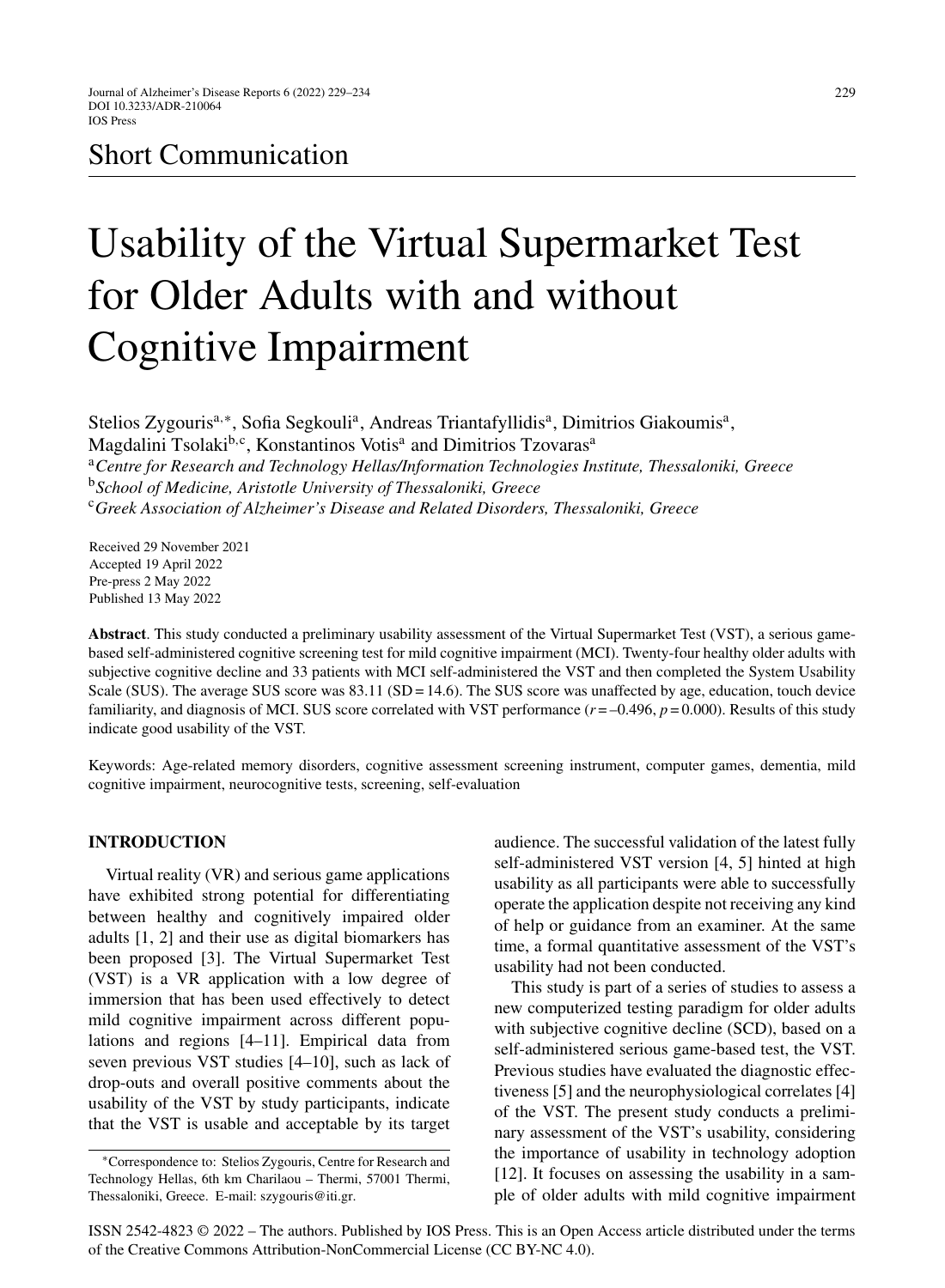(MCI) and SCD as they are more likely to use an app to self-screen their cognition [5] compared to healthy older adults with no cognitive concerns. The main aim of this study is to examine the usability of the VST serious game application and how it is affected by age, education, diagnosis, in-game performance and familiarity with touch devices such as tablets and smartphones. It is hypothesized that the usability of the VST application will be high overall and it will be affected by performance in the VST application, age, education, diagnosis and familiarity with touch devices. This study was conducted in the auspices of the European Union Horizon 2020 project ALAMEDA where the VST will be used for cognitive assessment of participants. The quantitative assessment of VST's usability through the use of an established scale was deemed necessary prior to its inclusion as a self-administered cognitive assessment instrument in the multi-center study of ALAMEDA.

# **MATERIALS AND METHODS**

# *Virtual reality serious game-based cognitive screening test*

The VST application has been described in detail in previous studies [4–10]. It features an interactive training session followed by a test trial that is repeated three times for a total of three test trials per VST administration. It features complex metrics including assessment of mistakes and speed, trajectory analysis and assessment of practice effects. It has been found to outperform gold standard pencil and paper cognitive screening tests, such as the Montreal Cognitive Assessment, in differentiating between MCI patients and healthy controls [5, 7–10]. It is aimed at activating a multitude of cognitive functions with the emphasis placed on executive function and navigation as demonstrated through correlations of VST performance with performance on established pencil and paper tests assessing these domains [7, 9, 10]. The need for simultaneous activation of different cognitive functions makes the VST challenging enough to correspond to the ability level of the target population (healthy older adults with SCD and MCI patients) while reducing ceiling effects. Figure 1 provides a screenshot of the VST digital environment.

# *System Usability Scale*

The System Usability Scale (SUS) comprises ten questions scored in a 5-point Likert scale. Its score ranges from  $0-100$  and the average SUS score ( $50<sup>th</sup>$ percentile) according to SUS scores normal distribution is 68 [13, 14]. SUS scores between 71 and 84 are considered good and SUS scores of 85 and above are considered excellent [14, 15]. The SUS has been translated and validated for use in Greek adults.

# *Participants*

This study was conducted in parallel to the study for the validation of the latest, fully self-administered version of the VST [5]. The study sample comprised healthy older adults with SCD and older adults with amnestic MCI. Exclusion criteria were: diagnosis of dementia or another major neurological or psychiatric disorder, illiteracy, health issues such as motor and vision difficulties that could interfere with the use of the VST, treatment with cholinesterase inhibitors or other drugs that can affect cognitive performance, alcoholism or drug abuse. Recruitment was conducted between April 2018 and April 2019 at the day centers of the Greek Association of Alzheimer's Disease and Related Disorders (GAADRD) in Thessaloniki, Greece. MCI patients were paired randomly with older adults of similar age and education level, without MCI symptoms but with subjective memory complaints, to ensure a balanced sample. All participants provided informed consent. Diagnosis was conferred by a neurologist after a full neurological, neuropsychological and laboratory assessment. MCI diagnosis was based on Petersen criteria [16–18]. Participants with no objective impairment in neuropsychological testing were allocated to the SCD group.

# *Study protocol*

Familiarity with touch devices was assessed with a binary question where participants were instructed to answer "Yes" if they could operate the touch device and do simple tasks (e.g., find a specific contact in the contacts app) unassisted. Participants were asked to complete the VST exercise on their own. The examiner prepared the tablet and launched the VST app but did not assist participants. After the administration of the VST, participants were asked to complete the Greek version of the SUS, which is a widelyused valid tool for usability assessment [19]. The overall procedure lasted approximately 45 minutes. This study protocol for assessing the usability of the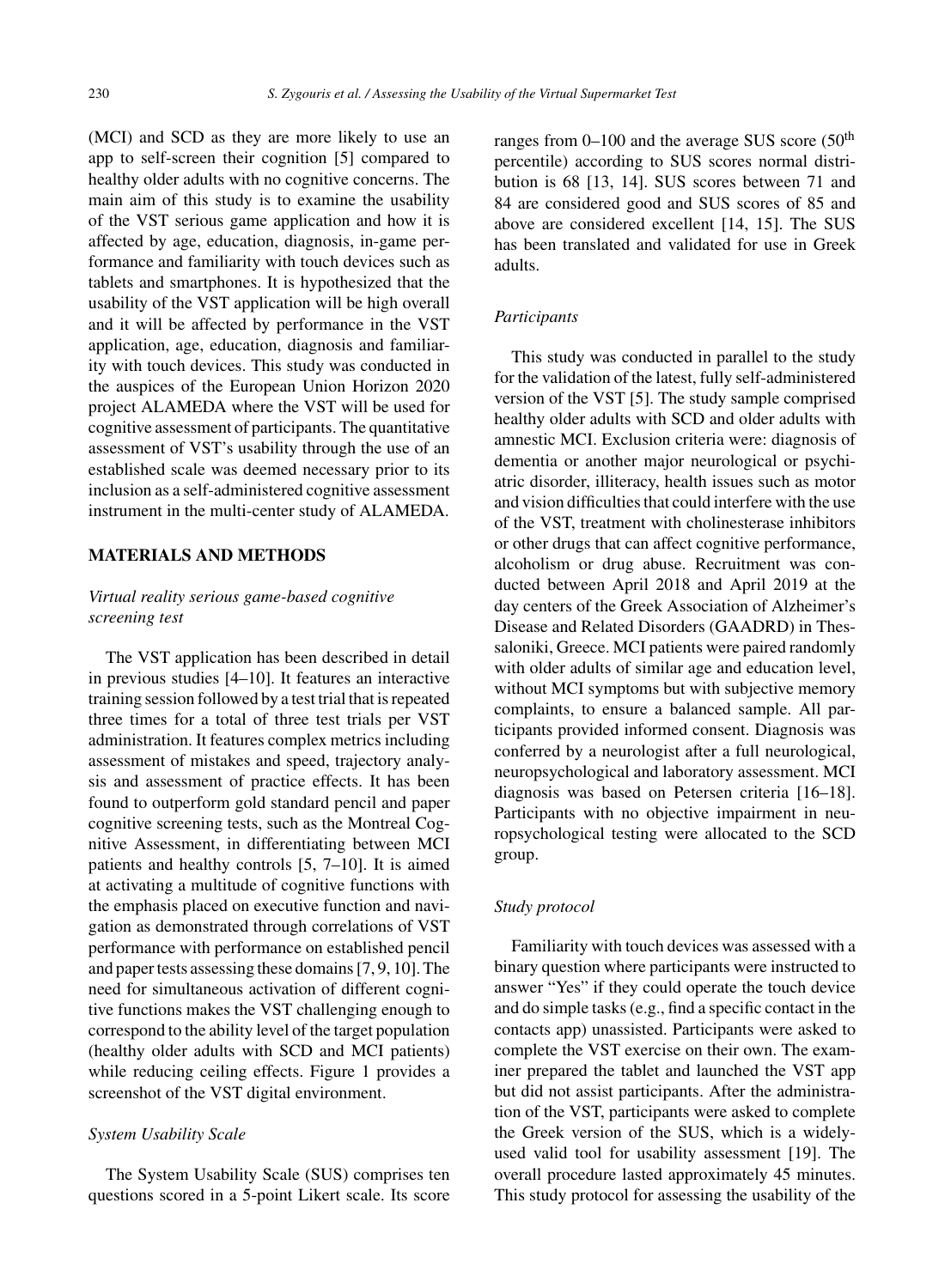

Fig. 1. The Virtual Supermarket Test (VST) digital environment.

VST in parallel with its diagnostic utility, was specifically selected so the participants were not exposed to the VST app more than once before completing the SUS questionnaire. The study was conducted in accordance with the Declaration of Helsinki ethical guidelines and was approved by the Scientific and Ethical Committee of the GAADRD.

# *Statistical analysis*

Statistical analysis was conducted with the SPSS (version 24.0) statistical software package [20]. Similar to a previous study [4], user performance on the VST was calculated using its core metrics: a) total mistakes conducted during the 3 VST test trials and b) average time needed to complete the 3 VST test trials. Comparisons between user groups were performed using Mann-Whitney U test. Results of these tests with a *p* value of less than 0.05 were considered as statistically significant. Pearson's correlation analysis was used to determine the relationship between SUS score, VST variables, age, and education.

#### **RESULTS**

#### *Demographic characteristics of participants*

The sample included 24 healthy older adults with SCD and 33 MCI patients. Fifteen participants were male and 42 were female. Mean age was 67.21 years  $(SD = 5.095)$  ranging from 54 to 75 years. Subjects had a mean of  $13.44$  (SD = 2.739) years of formal education ranging from 9 to 21 years of formal education. No significant differences were observed between the SCD and MCI groups in age and education while significant differences were observed in Montreal Cognitive Assessment scores as expected. Similarly, no significant differences were discerned between participants with touch device familiarity and participants with no touch device familiarity in age and education. Demographic characteristics of participants are presented in Table 1.

#### *SUS results*

The average SUS score was  $83.11$  (SD = 14.6).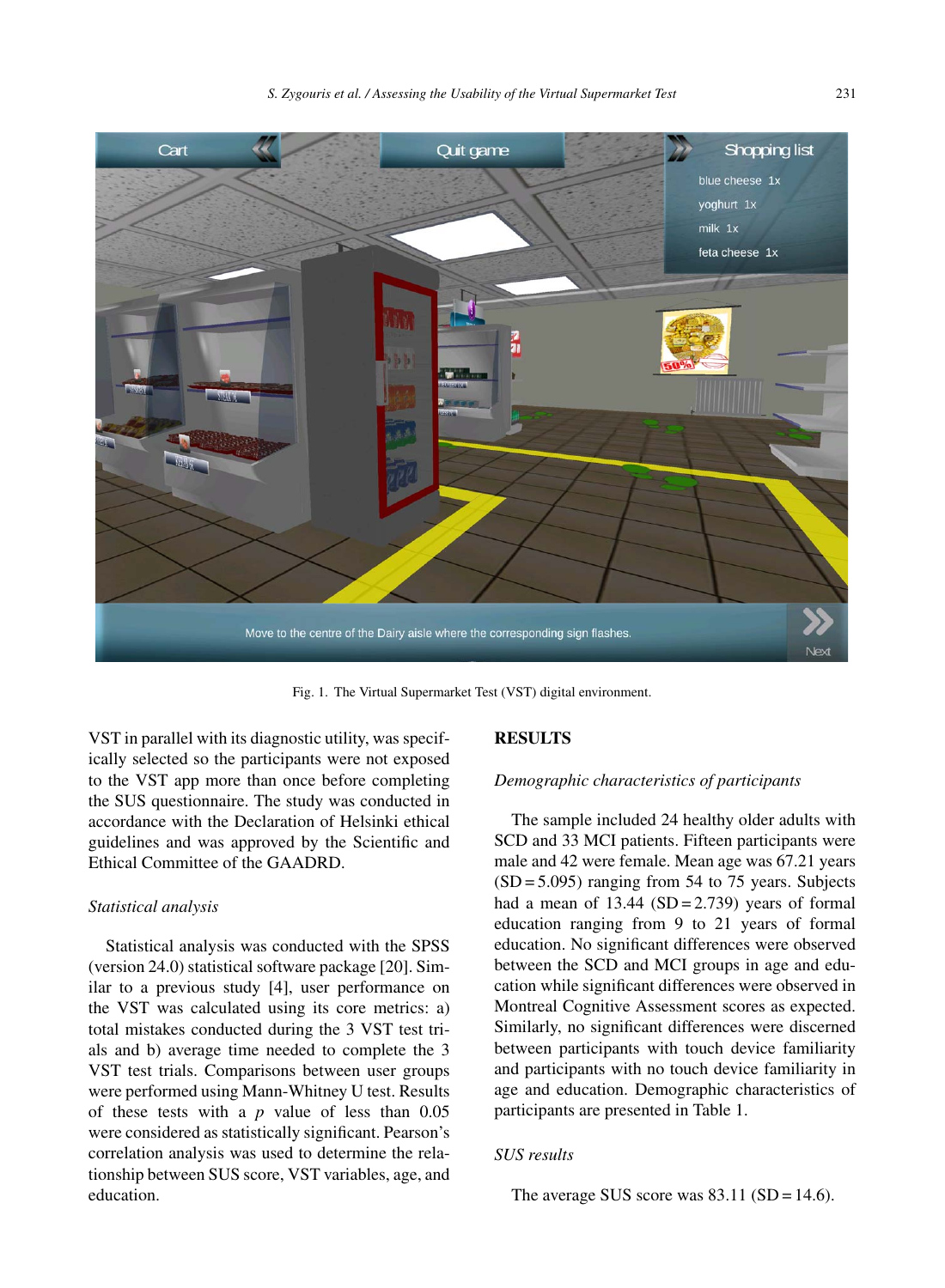| Table 1<br>Demographics characteristics of MCI patients and SCD |              |              |  |  |
|-----------------------------------------------------------------|--------------|--------------|--|--|
|                                                                 | MCI $(n=33)$ | SCD $(n=24)$ |  |  |
|                                                                 | $M$ (CD)     | $M$ (CD)     |  |  |

|              | M(SD)        | M(SD)        |          |
|--------------|--------------|--------------|----------|
| Age, y       | 68.39 (4.53) | 65.58(5.47)  | 0.403    |
| Education, y | 13.06 (2.88) | 13.96 (2.49) | 0.123    |
| Gender (M/F) | 10/23        | 5/19         | 0.423    |
| MoCA         | 25.09(2.97)  | 27.87 (1.74) | $0.002*$ |

M, mean; SD, standard deviation. Age, education, and Montreal Cognitive Assessment (MoCA) scores were tested by Mann-Whitney U test, gender by Chi-square test (Fisher's exact). ∗*p* < 0.05.

Table 2 Correlations between SUS score, age, education, and VST variables

|                               |                     | <b>SUS</b> |
|-------------------------------|---------------------|------------|
| Age, y                        | Pearson Correlation | $-0.070$   |
|                               | Sig. (2-tailed)     | 0.607      |
|                               | N                   | 57         |
| Education, y                  | Pearson Correlation | $-0.010$   |
|                               | $Sig. (2-tailed)$   | 0.940      |
|                               | N                   | 57         |
| Average Duration for 3 trials | Pearson Correlation | $-0.496**$ |
|                               | Sig. (2-tailed)     | 0.000      |
|                               | N                   | 57         |
| Sum of Errors for 3 trials    | Pearson Correlation | $-0.250$   |
|                               | Sig. (2-tailed)     | 0.060      |
|                               | N                   | 57         |
|                               |                     |            |

∗∗Correlation is significant at the 0.01 level (2-tailed).

#### *Group differences in SUS score*

No significant differences were found between the SCI and MCI groups in SUS scores. Similarly, no significant differences in SUS scores were found between participants with touch device familiarity and participants without touch device familiarity.

# *Correlations between SUS score, VST variables, age, and education*

Significant correlation  $(r = -0.496, p = 0.000)$  was found between SUS score and average time needed to complete the 3 VST test trials. No significant correlations were found between SUS score, age, education and total mistakes conducted during the 3 VST test trials. Correlations are presented in Table 2.

# **DISCUSSION**

Computerized cognitive screening test designers have shifted their focus towards brevity and ease of administration during recent years [21]. Many tests feature gamification elements and tasks in virtual environments are being integrated in computerized

tests [22]. Newer tests are often designed to be selfadministered at home or in the clinic [23]. The lack of an examiner can render these tests vulnerable to the effect of poor usability on test performance. Thus, test designers have been conducting usability assessments on computerized tests that are either selfor examiner-administered [24, 25]. This follows the paradigm of conducting usability assessment of serious games and other applications that are designed to be used by older adults, often without any assistance [26, 27]. As the VST is a cognitive screening test that is modeled on a serious game, has received considerable research interest and has been found to perform very well across different populations, we conducted a preliminary assessment of its usability using the SUS. This assessment was conducted in order to provide quantitative support to our indirect qualitative assessment of its usability through our interaction with participants in all VST studies [4–10].

Virtual tasks have been used extensively to assess cognitive deficits [28–31]. The usability of virtual shopping tasks has received significant research interest however most of these studies were conducted on more immersive VR apps, utilizing either VR goggles or specialized equipment such as projection screens and sensors, and a large part of the usability assessment was specific to the immersive nature of these apps [28, 30, 31]. Relevant literature suggests that older adults may perform better on non-immersive platforms [31]; however, the usability of on nonimmersive virtual tasks such as the VST has not been studied extensively. Assessing the usability of such tasks is crucial as, contrary to immersive VR, they do not necessitate expensive specialized equipment and thus they can easily be used by a large number of older adults.

The present study provides preliminary data supporting the usability of the latest, fully selfadministered version of the VST for cognitive assessment. Our primary finding is that VST displays good usability [15] among older adults with or without cognitive impairment, as assessed by SUS, with its usability score  $(83.11)$  being at the  $90<sup>th</sup>$  percentile of SUS scores normal distribution [13, 14]. VST performance (average time to compete the three VST test trials) affected usability. Usability was unaffected by age, education, touch device familiarity, and diagnosis of MCI. The correlation between usability, as expressed through SUS score, and VST performance, as expressed through average time to complete the exercise, raises the question of the causal relationship between these variables. It is unclear whether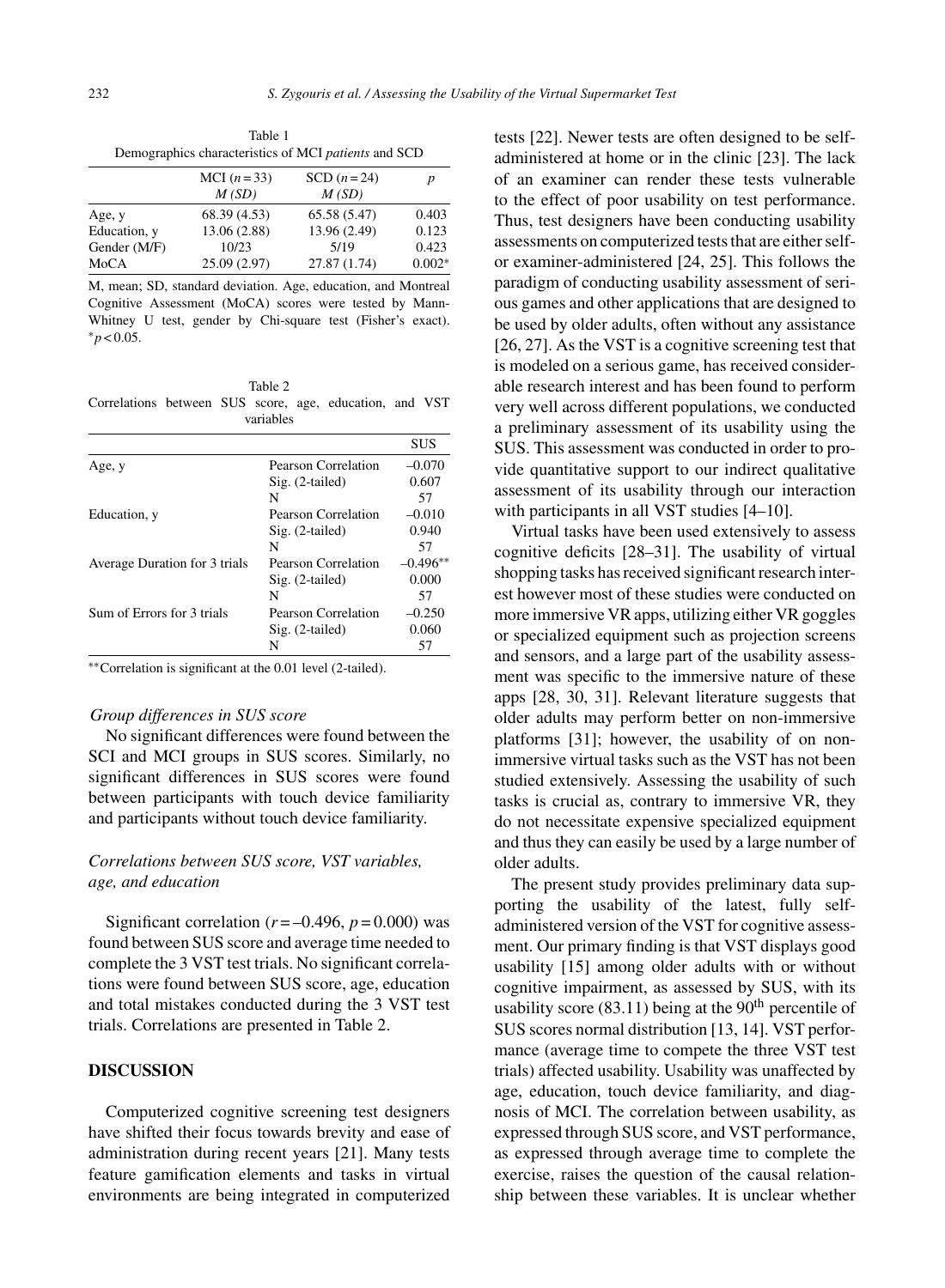participants who took longer to complete the VST test trials provided a lower usability score as they were frustrated by the long time it took them to complete the exercise or if there are underlying usability issues that affected their performance thus resulting in a longer time to complete the VST test trials.

Strengths of this study include a robust diagnostic procedure for assigning participants into groups [5] and the use of a well validated serious game application (i.e., the VST). Furthermore, the study sample is representative of the people who reach out to brain health services and present to memory clinics for assessment [5].

Limitations of this study include the inclusion of significantly more female participants. Furthermore, the study sample was recruited from a day centre for people with cognitive disorders thus all participants, even those who did not present with cognitive impairment, had concerns about their cognitive functioning. Therefore, they may differ from a sample of healthy older adults recruited from the wider community in the sense that they are expected to have a particular interest in brain health and thus be more engaged during the administration of the VST. Future directions comprise studies with more participants including healthy older adults with and without SCD for the quantitative and qualitative assessment of both usability and acceptability through standardized questionnaires and focus groups.

# **CONCLUSION**

This study demonstrates that VST has good usability, and its usability remains unaffected by age, education, touch device familiarity, and diagnosis of MCI. Study results provide a strong incentive for further, more detailed usability assessment of the VST.

# **ACKNOWLEDGMENTS**

The authors would like to express their gratitude to all the study participants who gave generously of their time.

# **FUNDING**

This project has received funding from the European Union's Horizon 2020 research and innovation programme under grant agreement No GA101017558.

# **CONFLICT OF INTEREST**

The authors have no conflict of interest to report.

# **REFERENCES**

- [1] Mohammadi A, Kargar M, Hesami E (2018) Using virtual reality to distinguish subjects with multiple- but not singledomain amnestic mild cognitive impairment from normal elderly subjects. *Psychogeriatrics* **18**, 132-142.
- [2] Atkins AS, Khan A, Ulshen D, Vaughan A, Balentin D, Dickerson H, Liharska LE, Plassman B, Welsh-Bohmer K, Keefe RSE (2018) Assessment of instrumental activities of daily living in older adults with subjective cognitive decline using the Virtual Reality Functional Capacity Assessment Tool (VRFCAT). *J Prev Alzheimers Dis* **5**, 216-234.
- [3] Gold M, Amatniek J, Carrillo MC, Cedarbaum JM, Hendrix JA, Miller BB, Robillard JM, Rice JJ, Soares H, Tome MB, Tarnanas I, Vargas G, Bain LJ, Czaja SJ (2018) Digital technologies as biomarkers, clinical outcomes assessment, and recruitment tools in Alzheimer's disease clinical trials. *Alzheimers Dement (N Y)* **4**, 234-242.
- [4] Iliadou P, Paliokas I, Zygouris S, Lazarou E, Votis K, Tzovaras D, Tsolaki M (2021) A comparison of traditional and serious game-based digital markers of cognition in older adults with mild cognitive impairment and healthy controls. *J Alzheimers Dis* **79**, 1747-1759.
- [5] Zygouris S, Iliadou P, Lazarou E, Giakoumis D, Votis K, Alexiadis A, Triantafyllidis A, Segkouli S, Tzovaras D, Tsiatsos T, Papagianopoulos S, Tsolaki M (2020) Detection of mild cognitive impairment in an at-risk group of older adults: can a novel self-administered serious game-based screening test improve diagnostic accuracy? *J Alzheimers Dis* **78**, 405-412.
- [6] Paliokas I, Kalamaras E, Votis K, Doumpoulakis S, Lakka E, Kotsani M, Freminet A, Benetos A, Ellul I, Polycarpou M, Zygouris S, Megalooikonomou V, Tzovaras D (2020) Using a virtual reality serious game to assess the performance of older adults with frailty. *Adv Exp Med Biol* **1196**, 127-139.
- [7] Boz HE, Limoncu H, Zygouris S, Tsolaki M, Giakoumis D, Votis K, Tzovaras D, Öztürk V, Yener G (2020) A short assessment tool for small vessel disease with cognitive impairment: The Virtual Supermarket (VSM). *J Alzheimers Dis Rep* **16**, e047040.
- [8] Eraslan Boz H, Limoncu H, Zygouris S, Tsolaki M, Giakoumis D, Votis K, Tzovaras D, Öztürk V, Yener GG (2020) A new tool to assess amnestic mild cognitive impairment in Turkish older adults: virtual supermarket (VSM).*Neuropsychol Dev Cogn B Aging Neuropsychol Cogn* **27**, 639-653.
- [9] Zygouris S, Ntovas K, Giakoumis D, Votis K, Doumpoulakis S, Segkouli S, Karagiannidis C, Tzovaras D, Tsolaki M (2017) A preliminary study on the feasibility of using a virtual reality cognitive training application for remote detection of mild cognitive impairment. *J Alzheimers Dis* **56**, 619-627.
- [10] Zygouris S, Giakoumis D, Votis K, Doumpoulakis S, Konstantinos N, Segkouli S, Karagiannidis C, Tzovaras D, Tsolaki M (2015) Can a virtual reality cognitive training application fulfill a dual role? Using the Virtual Super Market cognitive training application as a screening tool for mild cognitive impairment. *J Alzheimers Dis* **44**, 1333-1347.
- [11] Sexton C, Solis M, Aharon-Peretz J, Alexopoulos P, Apostolova LG, Bayen E, Birkenhager B, Cappa S,